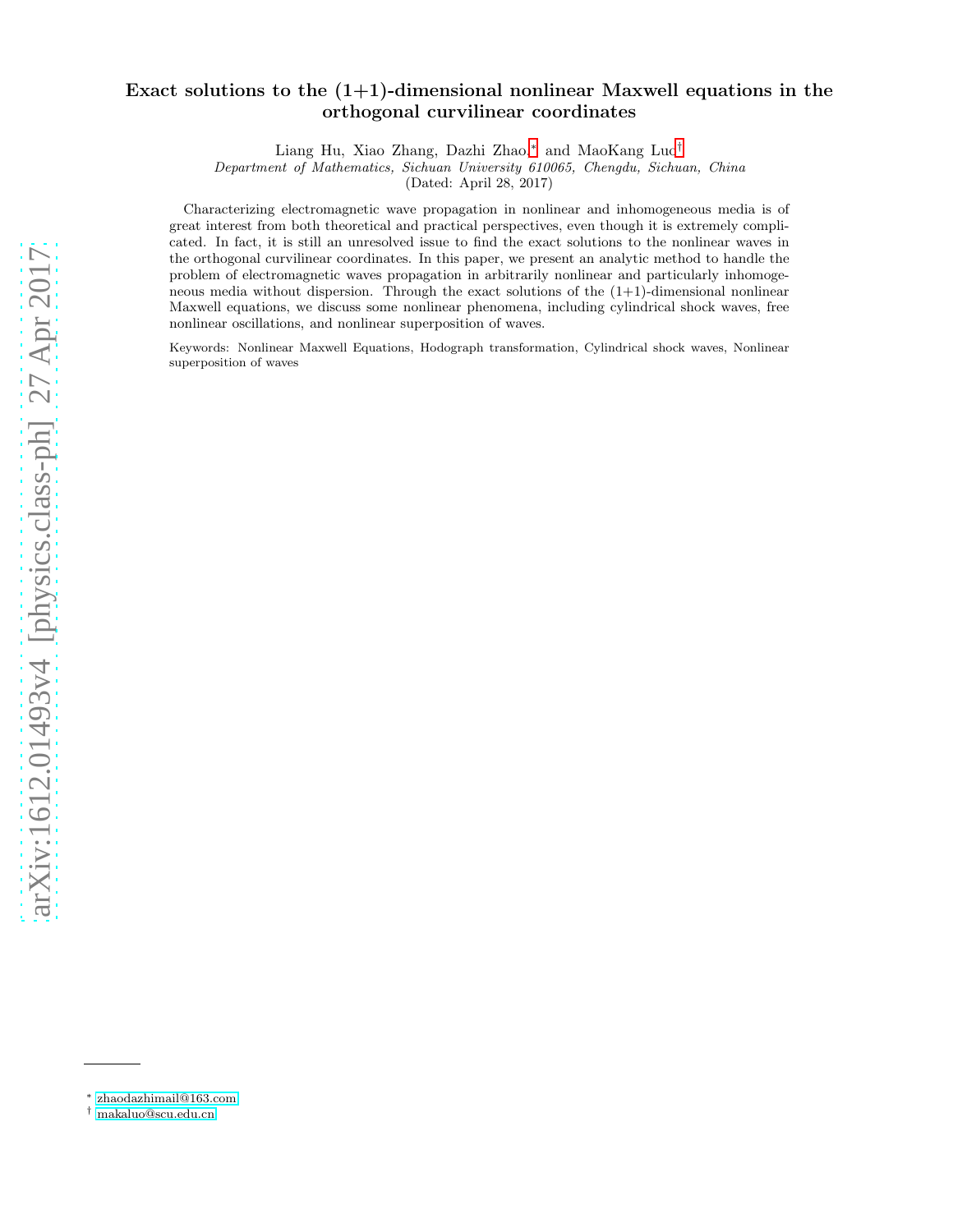## I. INTRODUCTION

Along with the discovery of media possessing nonlinear electromagnetic properties, understanding electromagnetic wave propagation in nonlinear media has become a topical problem in physics [\[1](#page-9-0)[–4\]](#page-9-1). Given the fact that most of media in nature or artificial metamaterials are nonlinear and inhomogeneous, it is of special importance to study the behavior of electromagnetic fields in media with these two properties. However, this problem is yet to be solved [\[5,](#page-9-2) [6\]](#page-9-3), especially for exact solutions which are essential in understanding the related physical processes and in developing new computational asymptotic methods [\[7](#page-9-4)[–15\]](#page-9-5). Traditional methods like the inverse scattering method and Bäcklund transformation are efficient for constructing exaction solutions in the theory of plane waves [\[16](#page-9-6)[–18\]](#page-9-7), but they turn out to be inapplicable in cylindrical and spherical waves [\[19](#page-9-8)]. Meanwhile, finding new and physically meaningful exact solution of nonlinear waves is a highly urgent task, due to its own limitation of coupled-wave equation method [\[20](#page-9-9)] and difficulty to acquire the satisfactory description of strongly nonlinear phenomenons (i.e. self-steepening and shock waves) by perturbation theory.

Notably, Ref. [\[5](#page-9-2)] reports that they can obtain an exact solution to the cylindrical electromagnetic wave propagation problem in a medium which has a special form of nonlinearity - with the dielectric function being an exponential function of electric field. Following their lead, a number of related works have been reported recently [\[6](#page-9-3), [19](#page-9-8)[–28](#page-9-10)]. To the best of our knowledge, however, serious difficulties have been met in studying other nonlinear forms.

Here, we propose a method to exactly solve the  $(1+1)$ -dimensional Maxwell equations in arbitrarily nonlinear and particularly inhomogeneous media without dispersion. We show that if exact solutions of a linear system are given, then exact solutions of the corresponding two nonlinear systems can also be obtained; and the exact solutions of a nonlinear system can be got from either of the corresponding two linear systems. By usage of this connection, we can investigate some nonlinear phenomena by analytic methods. As illustrations, we analyze cylindrical shock waves and nonlinear oscillations of cylindrical waves. We also show how to deal with two waves propagation in a nonlinear medium.

## II. ELECTROMAGNETIC MODEL

Consider electromagnetic fields in nonmagnetic and nondispersive media in the system of orthogonal curvilinear coordinates  $(u, v, w)$ . If the fields are independent of v and w, and the polarization direction of the electromagnetic waves is along the v axis, viz. v-axis polarization, then the  $(1+1)$ -dimensional Maxwell equations can be written as

$$
\frac{1}{l_u} \frac{\partial E_v(u,t)}{\partial u} + \frac{1}{l_u l_v} \frac{\partial l_v}{\partial u} E_v(u,t) = -\mu_0 \frac{\partial H_w(u,t)}{\partial t},
$$
  

$$
-\frac{1}{l_u} \frac{\partial H_w(u,t)}{\partial u} - \frac{1}{l_u l_w} \frac{\partial l_w}{\partial u} H_w(u,t) = \epsilon(u, E_v) \frac{\partial E_v(u,t)}{\partial t},
$$

where  $\epsilon(u, E_v) = dD_v/dE_v$  is a dielectric function, and  $l_u, l_v$  and  $l_w$  are the Lamé coefficients [\[29\]](#page-9-11). When selecting cylindrical coordinate system  $(r, \phi, z)$ , taking r axis as u axis and considering z-axis polarization, these equations are reduced into a model of cylindrical waves which are studied in Refs. [\[5](#page-9-2), [6,](#page-9-3) [19](#page-9-8)[–28\]](#page-9-10). For convenience, we introduce the dimensionless variables  $\rho = u/u_0$ ,  $\tau = ct/u_0$ ,  $E = E_v/(N/C)$ , and  $H = \mu_0 c H_w/(N/C)$ , where  $u_0$  is a constant associated with the characteristic spatial scale,  $c$  is the speed of light in vacuum, and  $(N/C)$  is the unit of electric field strength in the international system of units. Then we can get the dimensionless Maxwell equations as follows:

<span id="page-1-0"></span>
$$
g_1(\rho)\frac{\partial E(\rho,\tau)}{\partial \rho} + g_2(\rho)E(\rho,\tau) = \frac{\partial H(\rho,\tau)}{\partial \tau},
$$
  
\n
$$
g_3(\rho)\frac{\partial H(\rho,\tau)}{\partial \rho} + g_4(\rho)H(\rho,\tau) = \epsilon(\rho,E)\frac{\partial E(\rho,\tau)}{\partial \tau},
$$
\n(1)

where  $g_1(\rho), g_2(\rho), g_3(\rho)$  and  $g_4(\rho)$  are the dimensionless coefficients. Hereafter, dielectric function  $\epsilon(\rho, E)$  is used to represent the media. Define

$$
g_5(\rho) = \exp \left[ \int (g_1(\rho))^{-1} g_2(\rho) d\rho \right],
$$
  
\n
$$
g_6(\rho) = \exp \left[ \int (g_3(\rho))^{-1} g_4(\rho) d\rho \right],
$$
  
\n
$$
f(\rho) = \frac{g_1(\rho) [g_6(\rho)]^2}{g_3(\rho) [g_5(\rho)]^2}, h = \int \frac{g_5(\rho)}{g_1(\rho) g_6(\rho)} d\rho = h(\rho),
$$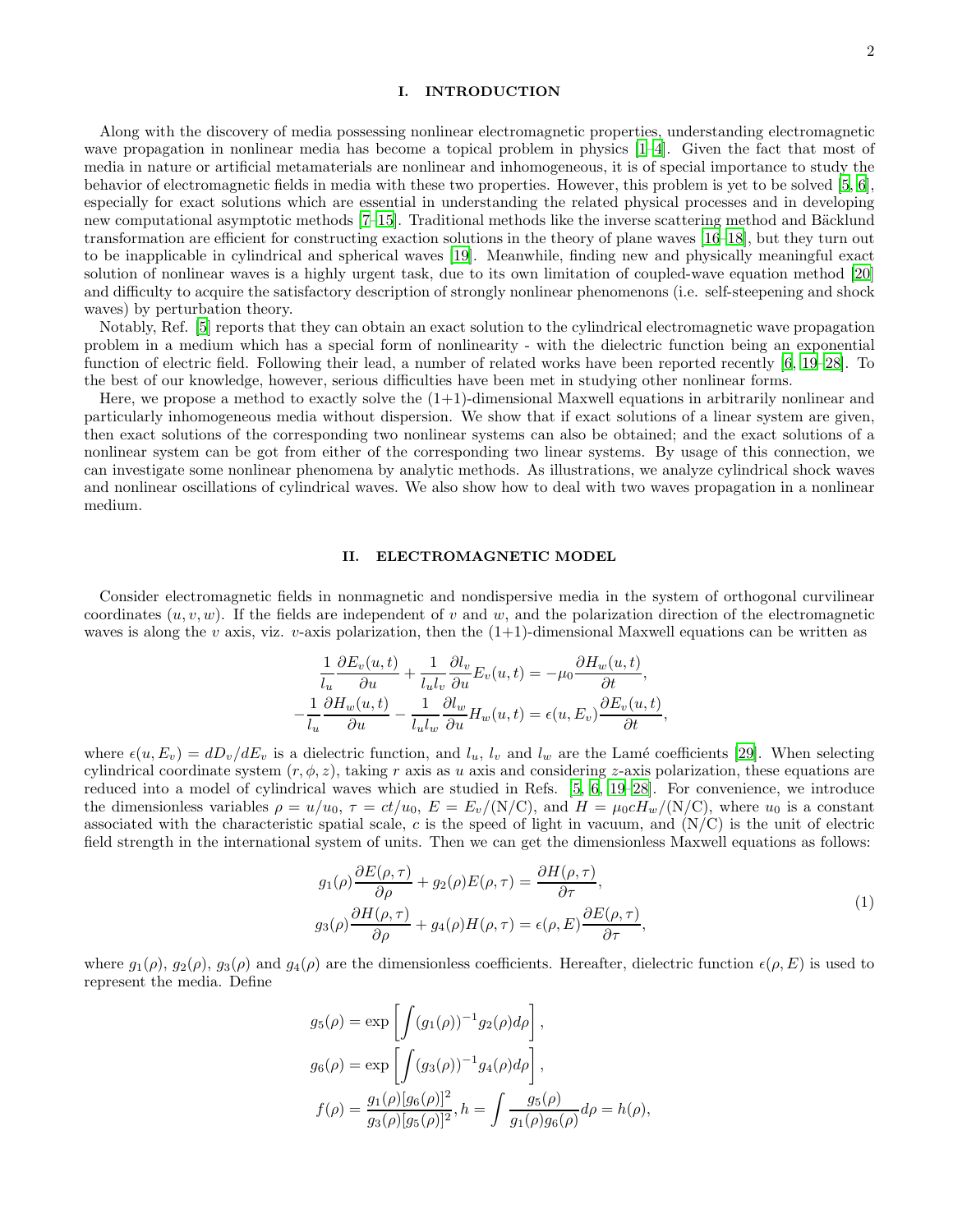where hereafter the integral constants in the indefinite integrals are always set as zero. We use the following ansatz:

<span id="page-2-1"></span>
$$
\xi = \alpha g_5(\rho) E + \beta h + \gamma, \eta = \alpha g_6(\rho) H + \beta \tau + \gamma,
$$
\n(2)

where  $\alpha$ ,  $\beta$  and  $\gamma$  are arbitrary constants ( $\beta \neq 0$ ).

#### III. METHODS

In contrast with the previous studies starting with a nonlinear system directly [\[5](#page-9-2), [6](#page-9-3), [19](#page-9-8)[–28\]](#page-9-10), our work begins with a linear system and then transforms it into a nonlinear system through a hodograph transformation [\[30](#page-9-12)[–32\]](#page-9-13). Because there exists some mathematical difficulties in applying the hodograph transformation on nonlinear system directly.

a. Firstly We start with a linear system that characterizes the electromagnetic fields in vacuum as follows:

<span id="page-2-0"></span>
$$
g_1(\rho)\frac{\partial E}{\partial \rho} + g_2(\rho)E = \frac{\partial H}{\partial \tau}, g_3(\rho)\frac{\partial H}{\partial \rho} + g_4(\rho)H = \frac{\partial E}{\partial \tau},\tag{3}
$$

which is derived from system [\(1\)](#page-1-0) by choosing  $\epsilon(\rho, E) = 1$ . Suppose  $E_0 = E_0(\rho, \tau)$  and  $H_0 = H_0(\rho, \tau)$  is a solution of Eqs.  $(3)$ . Then by ansatz  $(2)$ , Eqs.  $(3)$  can be reduced to

<span id="page-2-2"></span>
$$
\frac{\partial \xi}{\partial h} = \frac{\partial \eta}{\partial \tau}, \quad \frac{\partial \eta}{\partial h} = f(\rho) \frac{\partial \xi}{\partial \tau}.
$$
\n(4)

A solution of Eqs. [\(4\)](#page-2-2) is

<span id="page-2-3"></span>
$$
\xi = C_1 g_5(\rho) E_0 + C_2 h + C_3, \eta = C_1 g_6(\rho) H_0 + C_2 \tau + C_3,\tag{5}
$$

where  $C_1$ ,  $C_2$  and  $C_3$  are arbitrary constants.

If the Jacobian of Eqs. [\(4\)](#page-2-2)  $D(\xi, \eta)/D(h, \tau) = 0$ , then their solutions must have the form  $\xi = F_1(\tau \pm \int \sqrt{f(\rho)} dh)$  and  $\eta = F_2(\tau \pm \int \sqrt{f(\rho)} dh)$ , where  $F_1$  and  $F_2$  are arbitrary functions which satisfy  $F_2'(\tau \pm \int \sqrt{f(\rho)} dh) = \pm \sqrt{f(\rho)} F_1'(\tau \pm \int \sqrt{f(\rho)} dh)$  $\int \sqrt{f(\rho)} dh$ ). (Here the prime denotes the derivative.) In particular,  $\sqrt{f(\rho)} = \pm F'_2/F'_1 = F(\tau \pm \int \sqrt{f(\rho)} dh)$  holds only if  $f(\rho)$  is constant. Since our intention is transforming Eqs. [\(4\)](#page-2-2) into some nonlinear forms, we do not need to consider this trivial case. When the Jacobian  $D(\xi, \eta)/D(h, \tau) \neq 0$ , the hodograph transformation is applicable, and hence we can view  $\xi$  and  $\eta$  as independent variables and obtain

<span id="page-2-4"></span>
$$
\frac{\partial h}{\partial \xi} = \frac{\partial \tau}{\partial \eta}, \quad \frac{\partial \tau}{\partial \xi} = f(\rho) \frac{\partial h}{\partial \eta}.
$$
\n(6)

Here formula [\(5\)](#page-2-3) is still valid.

Now we look at system [\(1\)](#page-1-0) for the case

<span id="page-2-6"></span>
$$
\epsilon(\rho, E) = f(\sigma) / f(\rho),\tag{7}
$$

where  $\sigma = h^{-1}(\alpha g_5(\rho)E + \beta h + \gamma) = h^{-1}(\xi)$  and  $h^{-1}(\xi)$  is the inverse function of  $h(\xi)$ . Through ansatz [\(2\)](#page-2-1) we get

$$
\frac{\partial \xi}{\partial h} = \frac{\partial \eta}{\partial \tau}, \quad \frac{\partial \eta}{\partial h} = f(\sigma) \frac{\partial \xi}{\partial \tau},
$$

whose dependent variables (ξ and η) and independent variables (h and  $\tau$ ) share the same relation as nonlinear system [\(6\)](#page-2-4). By analogy to formula [\(5\)](#page-2-3) it yields

<span id="page-2-5"></span>
$$
h = C_1 g_5(\sigma) E_0(\sigma, \eta) + C_2 \xi + C_3,
$$
  
\n
$$
\tau = C_1 g_6(\sigma) H_0(\sigma, \eta) + C_2 \eta + C_3.
$$
\n(8)

Expressing E and H from ansatz [\(2\)](#page-2-1), using formula [\(8\)](#page-2-5) and setting  $C_1 = -\alpha/\beta$ ,  $C_2 = 1/\beta$  and  $C_3 = -\gamma/\beta$ , we obtain

<span id="page-2-7"></span>
$$
E(\rho, \tau) = \frac{g_5(\sigma)}{g_5(\rho)} E_0(\sigma, \eta), H(\rho, \tau) = \frac{g_6(\sigma)}{g_6(\rho)} H_0(\sigma, \eta).
$$
\n(9)

These expressions give an exact solution of Maxwell equations [\(1\)](#page-1-0) in inhomogeneous nonlinear and nondispersive media [\(7\)](#page-2-6).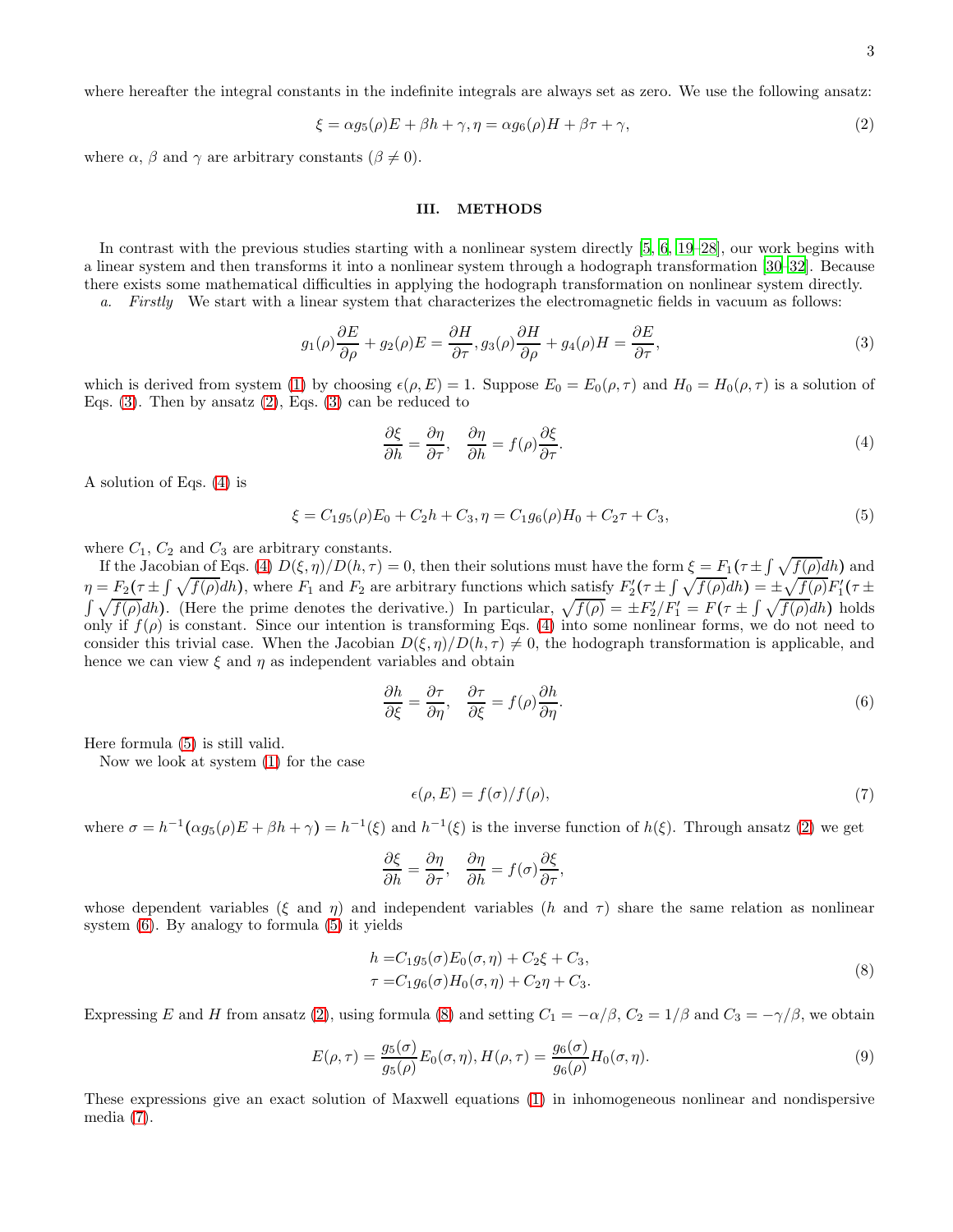Typically, the Maxwell equations have a set of boundary and initial conditions. For the preassigned conditions of Eqs. [\(1\)](#page-1-0) and [\(7\)](#page-2-6), it is not difficult to get the corresponding conditions of linear Eqs. [\(3\)](#page-2-0). For example, if Eqs. [\(1\)](#page-1-0) and [\(7\)](#page-2-6) meet the initial conditions

$$
E(\rho,0) = \varphi_1(\rho), H(\rho,0) = \varphi_2(\rho),
$$

then the solution of Eqs. [\(3\)](#page-2-0) must meet the generalized initial conditions

$$
E_0(\sigma_0, \eta_0) = \frac{\varphi_1(\rho)g_5(\rho)}{g_5(\sigma_0)}, H_0(\sigma_0, \eta_0) = \frac{\varphi_2(\rho)g_6(\rho)}{g_6(\sigma_0)},
$$

where  $\sigma_0 = h^{-1}(\alpha g_5(\rho)\varphi_1(\rho) + \beta h(\rho) + \gamma)$  and  $\eta_0 = \alpha g_6(\rho)\varphi_2(\rho) + \gamma$ .

b. Secondly Substituting the following ansatz into linear system [\(3\)](#page-2-0):

$$
\bar{h} = \int \frac{g_6(\rho)}{g_3(\rho)g_5(\rho)} d\rho = \bar{h}(\rho),
$$
  

$$
\bar{\xi} = \alpha g_5(\rho)E + \beta \tau + \gamma, \bar{\eta} = \alpha g_6(\rho)H + \beta \bar{h} + \gamma,
$$

we get

<span id="page-3-0"></span>
$$
\frac{\partial \bar{\xi}}{\partial \bar{h}} = \frac{1}{f(\rho)} \frac{\partial \bar{\eta}}{\partial \tau}, \quad \frac{\partial \bar{\eta}}{\partial \bar{h}} = \frac{\partial \bar{\xi}}{\partial \tau}.
$$
\n(10)

Similarly, assuming  $E_1 = E_1(\rho, \tau)$  and  $H_1 = H_1(\rho, \tau)$  is a solution of system [\(3\)](#page-2-0), then a solution of system [\(10\)](#page-3-0) is

$$
\bar{\xi} = -\frac{\alpha}{\beta} g_5(\rho) E_1 + \frac{1}{\beta} \tau - \frac{\gamma}{\beta}, \bar{\eta} = -\frac{\alpha}{\beta} g_6(\rho) H_1 + \frac{1}{\beta} \bar{h} - \frac{\gamma}{\beta}.
$$

By applying the hodograph transformation to linear system [\(10\)](#page-3-0), we get the nonlinear system

<span id="page-3-1"></span>
$$
\frac{\partial \tau}{\partial \bar{\eta}} = \frac{1}{f(\rho)} \frac{\partial \bar{h}}{\partial \bar{\xi}}, \quad \frac{\partial \tau}{\partial \bar{\xi}} = \frac{\partial \bar{h}}{\partial \bar{\eta}}.
$$
\n(11)

When the function  $\epsilon$  is chosen such that

<span id="page-3-3"></span>
$$
\epsilon(\rho, E) = 1/[f(\rho)f(\bar{\sigma})],\tag{12}
$$

where  $\bar{\sigma} = \bar{h}^{-1}(\alpha g_5(\rho)E + \beta h + \gamma) = \bar{h}^{-1}(\xi)$ , then system [\(1\)](#page-1-0) share the same form as system [\(11\)](#page-3-1):  $\partial_h \eta = [f(\bar{\sigma})]^{-1} \partial_{\tau} \xi$ ,  $\partial_h \xi = \partial_\tau \eta$ , by ansatz [\(2\)](#page-2-1). Hence  $\tau$  and h satisfy

<span id="page-3-2"></span>
$$
\tau = -\frac{\alpha}{\beta} g_5(\bar{\sigma}) E_1(\bar{\sigma}, \eta) + \frac{1}{\beta} \eta - \frac{\gamma}{\beta},
$$
  
\n
$$
h = -\frac{\alpha}{\beta} g_6(\bar{\sigma}) H_1(\bar{\sigma}, \eta) + \frac{1}{\beta} \xi - \frac{\gamma}{\beta}.
$$
\n(13)

Substituting ansatz [\(2\)](#page-2-1) into formula [\(13\)](#page-3-2), we can write an exact solution of the Maxwell equations in inhomogeneous nonlinear and nondispersive media [\(12\)](#page-3-3) as:

<span id="page-3-6"></span>
$$
E(\rho,\tau) = \frac{g_6(\bar{\sigma})}{g_5(\rho)} H_1(\bar{\sigma},\eta), H(\rho,\tau) = \frac{g_5(\bar{\sigma})}{g_6(\rho)} E_1(\bar{\sigma},\eta). \tag{14}
$$

c. Thirdly We consider a more generic linear system arising from [\(1\)](#page-1-0), in which  $\epsilon$  satisfies:

<span id="page-3-5"></span>
$$
\epsilon(\rho, E) = g(h(\rho))/f(\rho),\tag{15}
$$

with g being an arbitrary function of  $h(\rho)$ . If we define

$$
\tilde{g}_3(\rho)=g_3(\rho)f(\rho)/g(h(\rho)),\tilde{g}_4(\rho)=g_4(\rho)f(\rho)/g(h(\rho)),
$$

then the linear system becomes

<span id="page-3-4"></span>
$$
g_1(\rho)\frac{\partial E}{\partial \rho} + g_2(\rho)E = \frac{\partial H}{\partial \tau}, \tilde{g}_3(\rho)\frac{\partial H}{\partial \rho} + \tilde{g}_4(\rho)H = \frac{\partial E}{\partial \tau},\tag{16}
$$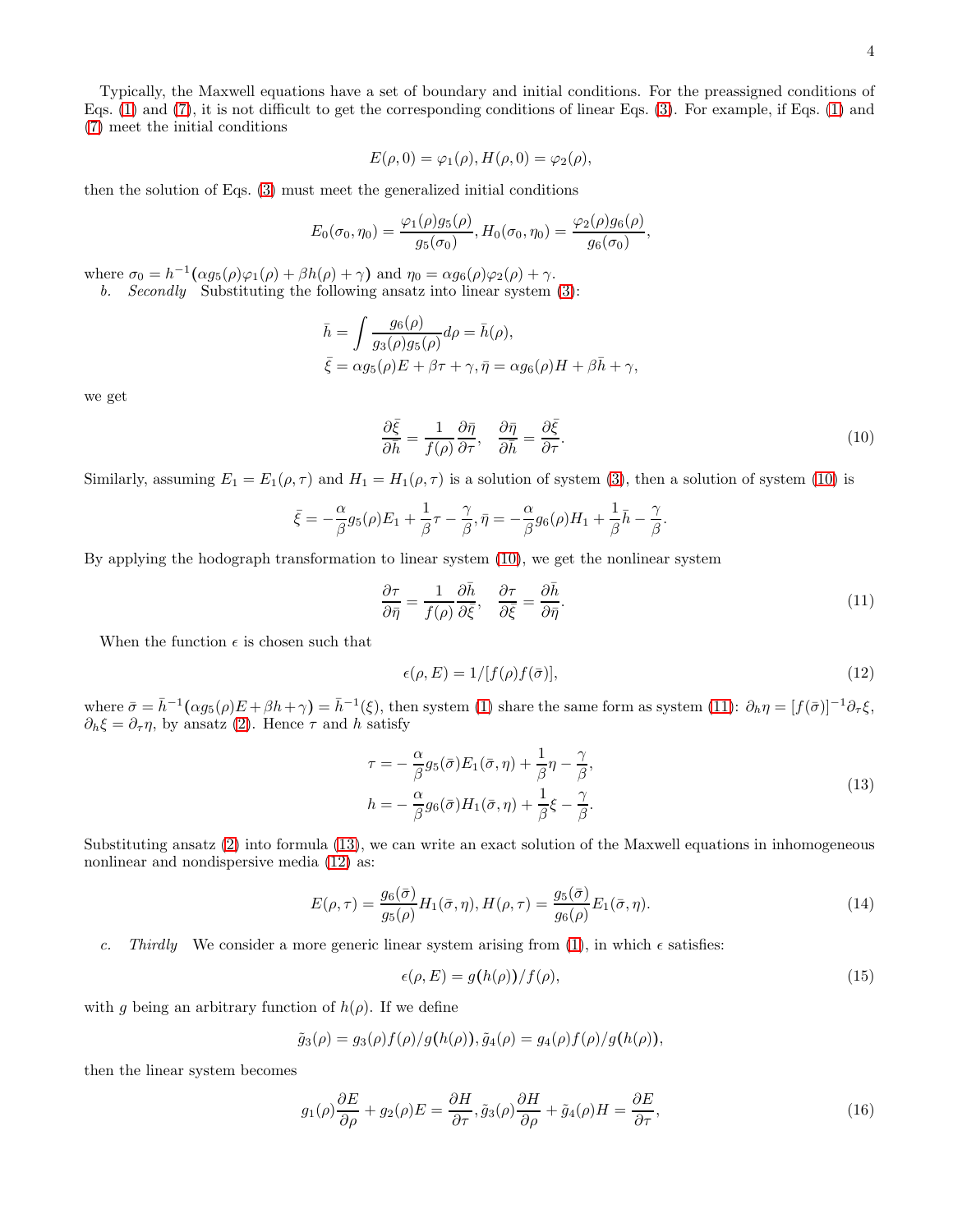which is a case we have just discussed. Hence an exact solution of the following nonlinear system

$$
g_1(\rho)\frac{\partial E}{\partial \rho} + g_2(\rho)E = \frac{\partial H}{\partial \tau},
$$
  

$$
\tilde{g}_3(\rho)\frac{\partial H}{\partial \rho} + \tilde{g}_4(\rho)H = \frac{g(\xi)}{g(h(\rho))}\frac{\partial E}{\partial \tau},
$$

is given by formula [\(9\)](#page-2-7), where  $E_0(\rho, \tau)$  and  $H_0(\rho, \tau)$  represent a solution of system [\(16\)](#page-3-4). In other words, if  $E_0$  and  $H_0$ is a solution of Maxwell equations [\(1\)](#page-1-0) in linear media [\(15\)](#page-3-5), then an exact solution of Eqs. [\(1\)](#page-1-0) in the inhomogeneous nonlinear and nondispersive media

<span id="page-4-0"></span>
$$
\epsilon(\rho, E) = g(\xi)/f(\rho) = g(\alpha g_5(\rho)E + \beta h + \gamma)/f(\rho),\tag{17}
$$

is Eqs. [\(9\)](#page-2-7).

Similarly, defining  $G(\rho) = \int g(\rho) d\rho$  and  $\tilde{\sigma} = h^{-1}(G(\xi))$ , and assuming  $E_1 = E_1(\rho, \tau)$  and  $H_1 = H_1(\rho, \tau)$  being a solution of Eqs. [\(1\)](#page-1-0) in the linear media

<span id="page-4-1"></span>
$$
\epsilon(\rho, E) = 1/ [f(\rho)g(G^{-1}(h(\rho)))], \qquad (18)
$$

we can also find an exact solution of the Maxwell equations in media [\(17\)](#page-4-0) according to formula [\(14\)](#page-3-6):

<span id="page-4-2"></span>
$$
E(\rho,\tau) = \frac{g_6(\tilde{\sigma})}{g_5(\rho)} H_1(\tilde{\sigma},\eta), H(\rho,\tau) = \frac{g_5(\tilde{\sigma})}{g_6(\rho)} E_1(\tilde{\sigma},\eta). \tag{19}
$$

# IV. RESULTS AND DISCUSSION

#### A. Results

Up to now, we have shown that from the solution of the Maxwell equations [\(1\)](#page-1-0) in linear and homogeneous media  $\epsilon(\rho, E) = 1$ , one can obtain the exact solution in nonlinear media [\(7\)](#page-2-6) through formula [\(9\)](#page-2-7) and in nonlinear media [\(12\)](#page-3-3) through formula [\(14\)](#page-3-6). And the exact solution of nonlinear system [\(1\)](#page-1-0) and [\(17\)](#page-4-0) can be got from linear media [\(15\)](#page-3-5) by formula [\(9\)](#page-2-7), or from linear media [\(18\)](#page-4-1) by formula [\(19\)](#page-4-2). Since g in media [\(17\)](#page-4-0) is an arbitrary function, we have obtained the exact solutions of electromagnetic wave in arbitrarily nonlinear and particularly inhomogeneous media without dispersion, using the solutions of either of the corresponding two linear systems. For media [\(17\)](#page-4-0),  $\alpha$  and  $\beta$ embody the intensity of the nonlinear and inhomogeneous factor, respectively. The larger value  $|\alpha|$  means stronger nonlinearity. In practice, by using different substrate materials and designing different cellular architectures, the metamaterial opens a door to realize all possible material properties [\[33](#page-10-0)[–39](#page-10-1)]. For Eqs. [\(1\)](#page-1-0) and media [\(17\)](#page-4-0) with the given definite-solution conditions, we can choose a simpler linear media from [\(15\)](#page-3-5) and [\(18\)](#page-4-1), as formulas [\(9\)](#page-2-7) and [\(19\)](#page-4-2) return the same result. Taking  $\alpha = 0$ ,  $\beta = 1$  and  $\gamma = 0$ , the following equations represent the relationship between linear media [\(15\)](#page-3-5) and linear media [\(18\)](#page-4-1):

$$
E_0(\rho, \tau) = \frac{g_6(h^{-1}(G(h)))}{g_5(\rho)} H_1(h^{-1}(G(h)), \tau),
$$
  
\n
$$
H_0(\rho, \tau) = \frac{g_5(h^{-1}(G(h)))}{g_6(\rho)} E_1(h^{-1}(G(h)), \tau),
$$
\n(20)

which can be verified by straightforward differentiation. Taking  $\beta = 1$  and  $\gamma = 0$ , with the weakening of nonlinearity, in the limit  $\alpha \to 0$ , the solution E and H is reduced into the solution  $E_0$  and  $H_0$  which corresponds to linear media [\(15\)](#page-3-5).

When selecting cylindrical coordinate system  $(r, \phi, z)$ , taking r axis as u axis and considering z-axis polarization, we have  $g_1(\rho) = 1$ ,  $g_2(\rho) = 0$ ,  $g_3(\rho) = 1$ ,  $g_4(\rho) = \frac{1}{\rho}$ ,  $g_5(\rho) = 1$ ,  $g_6(\rho) = \rho$ ,  $h(\rho) = \ln \rho$  and  $f(\rho) = \rho^2$ . If taking g so that media [\(15\)](#page-3-5) satisfy  $g(h(\rho))/f(\rho) = 1$ , then from formula [\(9\)](#page-2-7) we get

$$
E(\rho, \tau) = E_0(\rho^{\beta} e^{\alpha E}, \alpha \rho H + \beta \tau),
$$
  

$$
H(\rho, \tau) = \rho^{\beta - 1} e^{\alpha E} H_0(\rho^{\beta} e^{\alpha E}, \alpha \rho H + \beta \tau),
$$

which represents the exact solution of the Maxwell equations in nonlinear inhomogeneous media  $\rho^{2(\beta-1)} \exp(2\alpha E)$ . This is the case discussed in Refs. [\[5,](#page-9-2) [6,](#page-9-3) [19](#page-9-8)[–28\]](#page-9-10).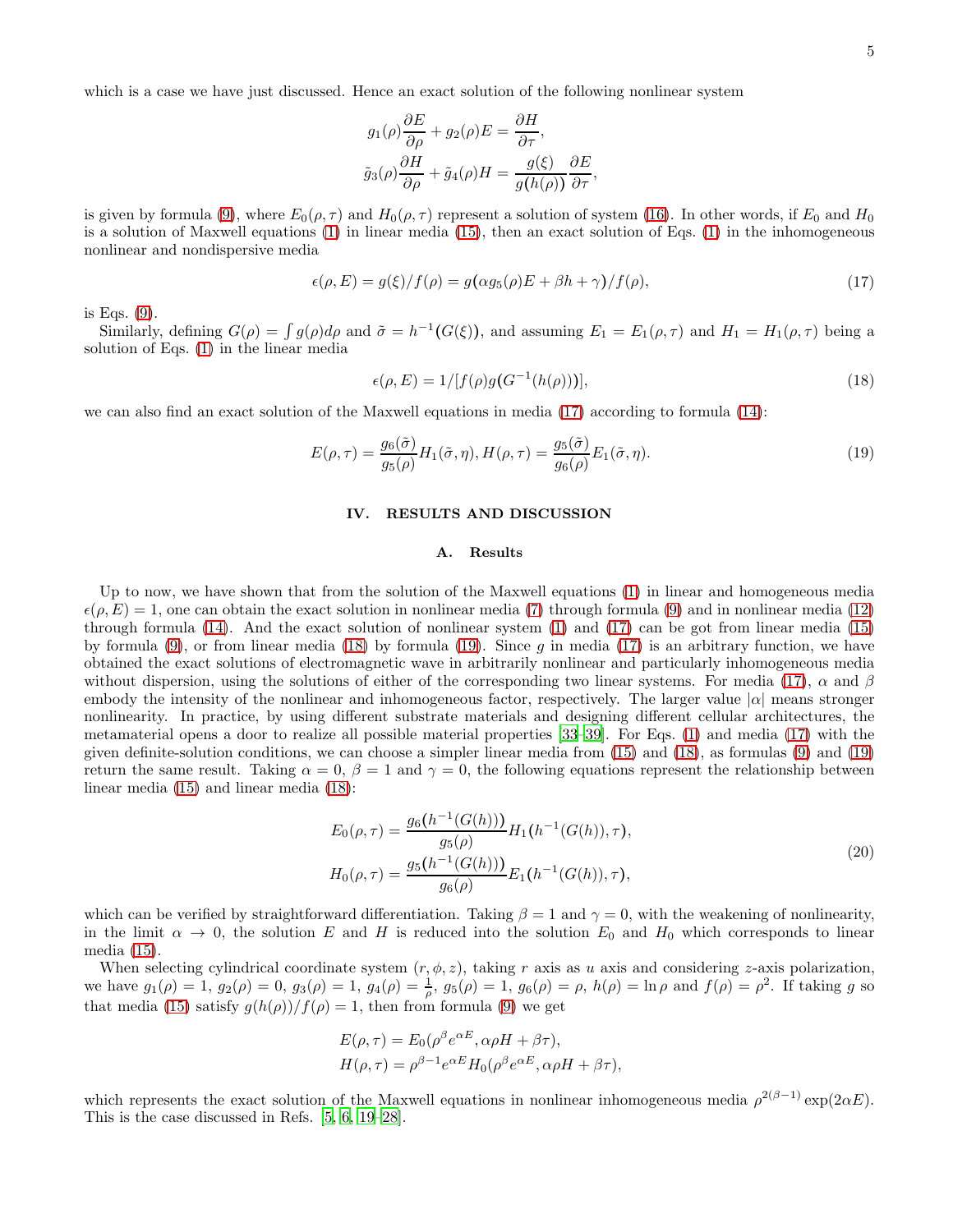When selecting cylindrical coordinate system  $(r, \phi, z)$ , taking r axis as u axis and considering  $\phi$ -axis polarization, we have  $g_1(\rho) = -1$ ,  $g_2(\rho) = -\frac{1}{\rho}$ ,  $g_3(\rho) = -1$ ,  $g_4(\rho) = 0$ ,  $g_5(\rho) = \rho$ ,  $g_6(\rho) = 1$ ,  $h(\rho) = -\frac{\rho^2}{2}$  $\frac{\rho^2}{2}$  and  $f(\rho) = \frac{1}{\rho^2}$ . In this case, the specific expression of formula [\(9\)](#page-2-7) is

<span id="page-5-4"></span>
$$
E(\rho,\tau) = \frac{\sqrt{\beta \rho^2 - 2\alpha \rho E}}{\rho} E_0(\sqrt{\beta \rho^2 - 2\alpha \rho E}, \alpha H + \beta \tau),
$$
  
\n
$$
H(\rho,\tau) = H_0(\sqrt{\beta \rho^2 - 2\alpha \rho E}, \alpha H + \beta \tau),
$$
\n(21)

and the specific expression of formula [\(19\)](#page-4-2) is

<span id="page-5-1"></span>
$$
E(\rho,\tau) = \frac{1}{\rho} H_1(e^{\frac{\beta}{2}\rho^2 - \alpha \rho E}, \alpha H + \beta \tau),
$$
  
\n
$$
H(\rho,\tau) = e^{\frac{\beta}{2}\rho^2 - \alpha \rho E} E_1(e^{\frac{\beta}{2}\rho^2 - \alpha \rho E}, \alpha H + \beta \tau).
$$
\n(22)

Note that the  $\phi$ -axis polarized and the z-axis polarized [\[5,](#page-9-2) [6](#page-9-3)] cylindrical waves are asymmetric in nonlinear media. To the best of our knowledge, the features of φ-axis polarized cylindrical waves in nonlinear media remain unknown. Now, let us discuss some applications of those results.

#### B. Initial value problem and cylindrical shock waves

Consider a  $\phi$ -axis polarized cylindrical wave in vacuum with the following form:

<span id="page-5-3"></span>
$$
-\frac{\partial E}{\partial \rho} - \frac{E}{\rho} = \frac{\partial H}{\partial \tau}, -\frac{\partial H}{\partial \rho} = \frac{\partial E}{\partial \tau}, \rho > 0,
$$
\n(23a)

$$
E(\rho, 0) = 0, H(\rho, 0) = \varphi(\rho) = 1/\sqrt{1 + \rho^2},
$$
\n(23b)

applying the Hankel transform, we can represent the solution as

<span id="page-5-0"></span>
$$
E_1(\rho, \tau) = \int_0^\infty s J_1(s\rho) \Psi(s) \sin(s\tau) ds,
$$
  
\n
$$
H_1(\rho, \tau) = \int_0^\infty s J_0(s\rho) \Psi(s) \cos(s\tau) ds,
$$
\n(24)

where  $J_{\nu}$  represents the first kind of the order  $\nu$  of the Bessel function [\[40\]](#page-10-2) and  $\Psi(s) = \int_0^\infty \rho J_0(\rho s) \varphi(\rho) d\rho$ . According to Eq. [\(7\)](#page-2-6) and Eq. [\(12\)](#page-3-3), the corresponding two nonlinear media are  $\epsilon(\rho, E) = \frac{\rho}{\beta \rho - 2\alpha E}$  and  $\epsilon(\rho, E) = \rho^2 e^{\beta \rho^2 - 2\alpha \rho E}$ . As mentioned earlier,  $\alpha$  and  $\beta$  embody the intensity of the nonlinear and inhomogeneous factors, respectively. Ferroelectric bulk materials, ferroelectric thin films and superlattices are typical examples of such a medium [\[41](#page-10-3)[–43\]](#page-10-4). Note that ferroelectric materials are known to be of great interest for many promising applications [\[44\]](#page-10-5). After substituting Eqs. [\(24\)](#page-5-0) into formula [\(22\)](#page-5-1), the exact solution of the initial value problem

$$
-\frac{\partial E}{\partial \rho} - \frac{E}{\rho} = \frac{\partial H}{\partial \tau}, -\frac{\partial H}{\partial \rho} = \rho^2 e^{\beta \rho^2 - 2\alpha \rho E} \frac{\partial E}{\partial \tau}, \rho > 0,
$$
  

$$
0 < \beta, E(\rho, 0) = \varphi(e^{\frac{\beta}{2}\rho^2 - \alpha \rho E(\rho, 0)})/\rho, H(\rho, 0) = 0,
$$

can be written as

<span id="page-5-2"></span>
$$
E(\rho,\tau) = \int_0^\infty \frac{s}{\rho} J_0(se^{\frac{\beta}{2}\rho^2 - \alpha\rho E})\Psi(s)\cos[s(\alpha H + \beta \tau)]ds
$$
  
\n
$$
= \frac{1}{\rho}\text{Re}\{\frac{1}{\sqrt{(1 - i(\alpha H + \beta \tau))^2 + e^{\beta \rho^2 - 2\alpha \rho E}}}\},
$$
  
\n
$$
H(\rho,\tau) = e^{\frac{\beta}{2}\rho^2 - \alpha\rho E} \int_0^\infty s J_1(se^{\frac{\beta}{2}\rho^2 - \alpha\rho E})\Psi(s)\sin[s(\alpha H + \beta \tau)]ds
$$
  
\n
$$
= \text{Re}\{\frac{i + (\alpha H + \beta \tau)}{\sqrt{(1 - i(\alpha H + \beta \tau))^2 + e^{\beta \rho^2 - 2\alpha \rho E}}}\}.
$$
\n(25)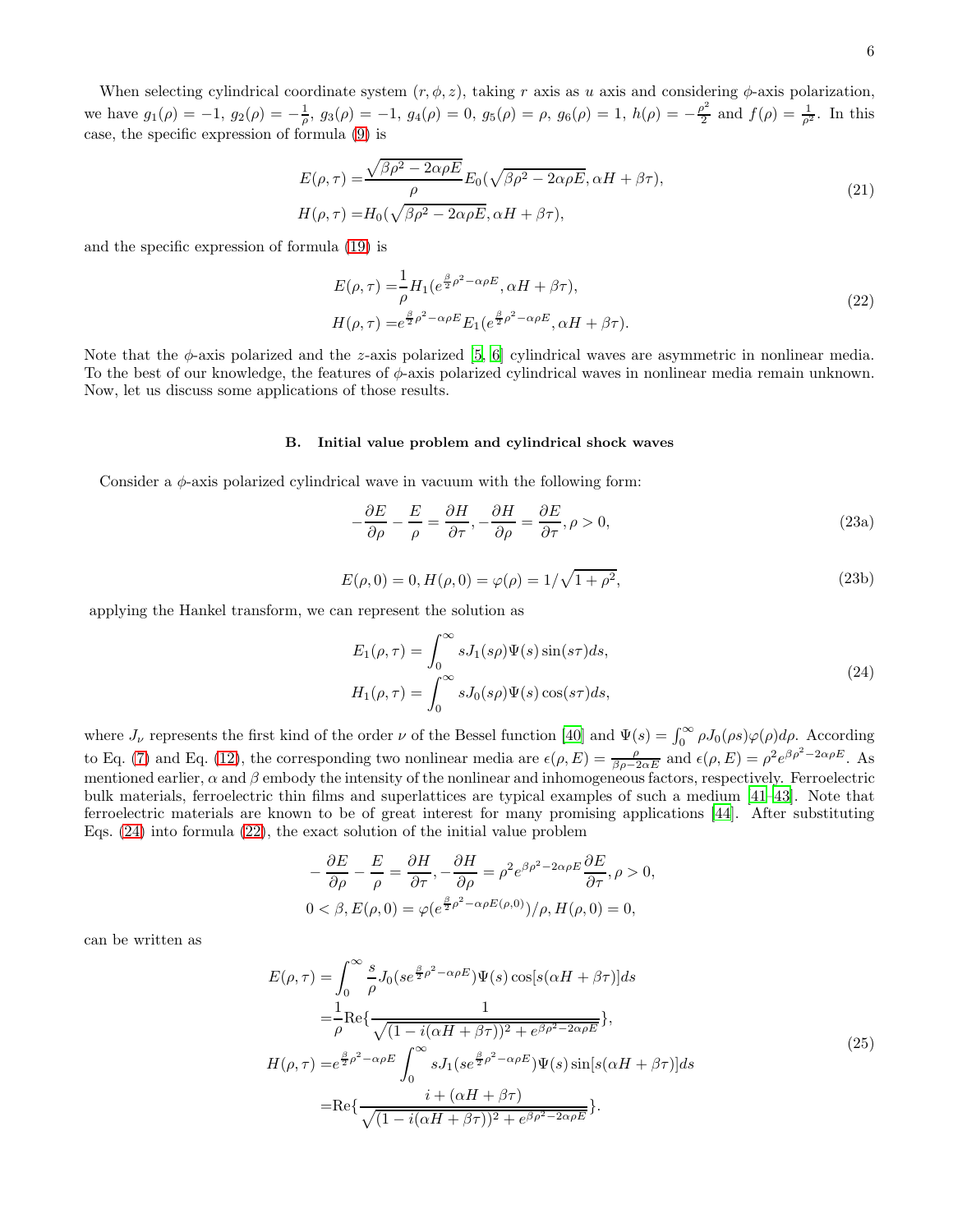

<span id="page-6-0"></span>FIG. 1. Linear ( $\alpha = 0$ , dash-dotted curves) and nonlinear ( $\alpha = -0.5$ , solid curves) electric fields of cylindrical wave [\(25\)](#page-5-2) as function of the coordinate  $\rho$  at various times.

Here i is the imaginary unit. Note that the function  $\varphi$  describing the initial state of the magnetic field in vacuum can be chosen arbitrarily. One should only ensure the convergence of the integrals in Eqs. [\(24\)](#page-5-0).

Figure [1](#page-6-0) shows the results of numerical calculation of E using formula [\(25\)](#page-5-2) in the cases with  $\alpha = 0, \beta = 1$  and  $\alpha = -0.5, \beta = 1$ . At various  $\tau$ , the electric fields as function of the coordinate  $\rho$  in linear inhomogeneous media  $\epsilon(\rho, E) = \rho^2 e^{\rho^2}$  and nonlinear inhomogeneous media  $\epsilon(\rho, E) = \rho^2 e^{\rho^2 + \rho E}$  are shown by the dash-dotted and solid curves, respectively. It is worth mentioning that the velocity of the peak of the nonlinear electric field is slower than that of the trailing edge, and thus leads to the trailing edge becomes increasingly steeper with increasing  $\tau$ , which is called self-steepening [\[45,](#page-10-6) [46\]](#page-10-7) and eventually creates a cylindrical electromagnetic shock wave at a point  $\rho = \rho^*$  at time  $\tau = \tau^*$ . Such phenomena cannot be described satisfactorily by perturbation theory. In the absence of dispersion, the solution described by Eqs. [\(25\)](#page-5-2) becomes unsuitable when  $\tau > \tau^*$  because multiple different values of E and H satisfying Eqs. [\(25\)](#page-5-2) correspond to the same value of  $\rho$ , leading to discontinuities of wave components.

#### C. Boundary value problem and free nonlinear oscillations

Now we consider the situation that the linear wave Eq. [\(23a\)](#page-5-3) satisfies boundary conditions

$$
1 < a \le \rho \le b, H(a, \tau) = 0, H(b, \tau) = 0,
$$

which describes the electromagnetic oscillations of cylindrical waves. We can obtain the solution of such a system by the method of variable separation:

$$
E_1(\rho, \tau) = A[Y_0(\omega_n a)J_1(\omega_n \rho) - J_0(\omega_n a)Y_1(\omega_n \rho)]\sin(\omega_n \tau),
$$
  
\n
$$
H_1(\rho, \tau) = A[Y_0(\omega_n a)J_0(\omega_n \rho) - J_0(\omega_n a)Y_0(\omega_n \rho)]\cos(\omega_n \tau),
$$

where  $J_{\nu}$  and  $Y_{\nu}$  represent the first and the second kind of the order  $\nu$  of the Bessel function respectively,  $\omega_n$  is the nth positive root of the equation  $J_0(a\omega)Y_0(b\omega) - J_0(b\omega)Y_0(a\omega) = 0$ , and A is an amplitude factor. According to formula [\(22\)](#page-5-1), the exact solution of the following boundary value problem

$$
-\frac{\partial E}{\partial \rho} - \frac{E}{\rho} = \frac{\partial H}{\partial \tau}, -\frac{\partial H}{\partial \rho} = \rho^2 e^{\beta \rho^2 - 2\alpha \rho E} \frac{\partial E}{\partial \tau}, 0 < \beta,
$$
  

$$
(\frac{2}{\beta} \ln a)^{\frac{1}{2}} \le \rho \le (\frac{2}{\beta} \ln b)^{\frac{1}{2}}, E((\frac{2}{\beta} \ln a)^{\frac{1}{2}}, 0) = E((\frac{2}{\beta} \ln b)^{\frac{1}{2}}, 0) = 0,
$$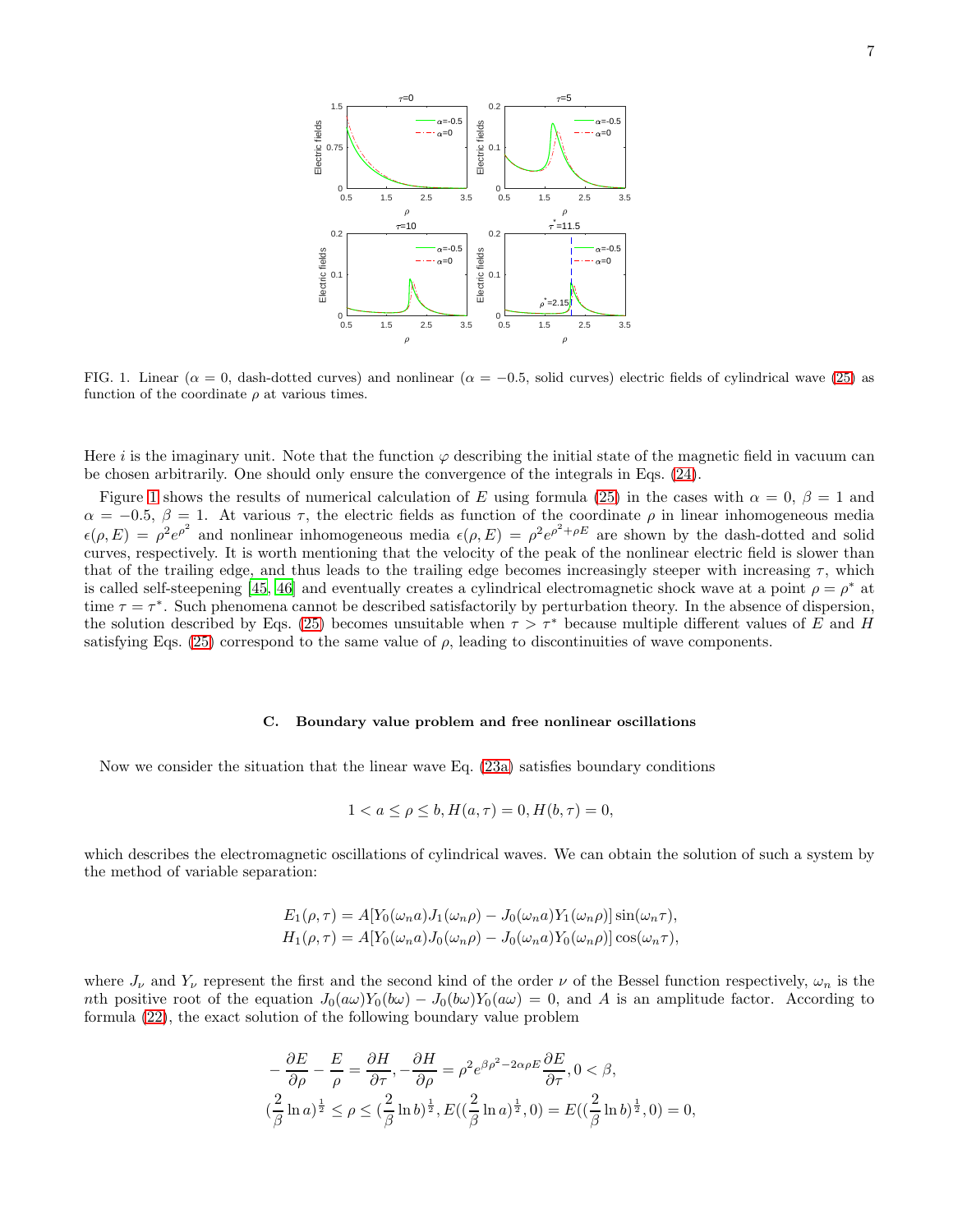which describes the corresponding nonlinear oscillations of cylindrical electromagnetic waves, can be written as

<span id="page-7-0"></span>
$$
E = [Y_0(\omega_n a)J_0(\omega_n e^{\frac{\beta}{2}\rho^2 - \alpha \rho E}) - J_0(\omega_n a)Y_0(\omega_n e^{\frac{\beta}{2}\rho^2 - \alpha \rho E})]
$$
  
\n
$$
\times \frac{A}{\rho} \cos[\omega_n(\alpha H + \beta \tau)],
$$
  
\n
$$
H = [Y_0(\omega_n a)J_1(\omega_n e^{\frac{\beta}{2}\rho^2 - \alpha \rho E}) - J_0(\omega_n a)Y_1(\omega_n e^{\frac{\beta}{2}\rho^2 - \alpha \rho E})]
$$
  
\n
$$
\times Ae^{\frac{\beta}{2}\rho^2 - \alpha \rho E} \sin[\omega_n(\alpha H + \beta \tau)].
$$
\n(26)



<span id="page-7-1"></span>FIG. 2. Electric (solid curves) and magnetic (dash-dotted curves) fields of cylindrical wave [\(26\)](#page-7-0) as functions of  $\tau$  in the  $n = 1$ mode by taking  $\alpha = 0.3$ ,  $\beta = 1$ ,  $a = e^{0.5}$ ,  $b = e^{2}$  and  $A = 3$ .

Figure [2](#page-7-1) shows the results of numerical calculation of the fields using solution [\(26\)](#page-7-0) in the case with  $\alpha = 0.3$ ,  $\beta = 1$ ,  $a = e^{0.5}$ ,  $b = e^2$  and  $A = 3$  in the  $n = 1$  mode  $(\omega_1 \approx 0.5336)$  at two points  $\rho = 1.1$  and  $\rho = 1.5$ . We see that the electric field and the magnetic field fluctuate with the same frequency  $\omega_n/(2\pi)$  at  $\rho = 1.1$ . However, the electric field varies at frequency  $\omega_n/(2\pi)$  while the magnetic field at the second harmonic  $\omega_n/\pi$  at  $\rho = 1.5$ , i.e., the second harmonic component which is one of the most intensively studied effects in nonlinear optics is pronounced.

Similar to Ref. [\[5](#page-9-2)], it should be noted that the electric field  $E$  and magnetic field  $H$  determined by [\(26\)](#page-7-0) become ambiguous when the mode  $n \geq n^*$ , where threshold  $n^*$  is an integer depending on the parameter  $\alpha$ ,  $\beta$ ,  $a$ ,  $b$  and A (e.g.,  $n^* = 2$  for  $\alpha = 0.1$ ,  $\beta = 1$ ,  $a = 1$ ,  $b = 2$  and  $A = 1$ ). Due to such phenomena are not physically admissible, the cylindrical standing waves solution in form [\(26\)](#page-7-0) obtained without allowance for dispersion ceases to be suitable for the higher modes.

#### D. Superposition principle and sum- and difference-frequency generation

Consider two  $\phi$ -axis polarized cylindrical waves with frequencies  $\varpi_1$  and  $\varpi_2$  propagating in the semi infinite inhomogeneous and nonlinear medium  $\epsilon(\rho, E) = \frac{\rho}{\beta \rho - 2\alpha E}$ :

<span id="page-7-2"></span>
$$
-\frac{\partial E}{\partial \rho} - \frac{E}{\rho} = \frac{\partial H}{\partial \tau}, -\frac{\partial H}{\partial \rho} = \frac{\rho}{(\beta \rho - 2\alpha E)} \frac{\partial E}{\partial \tau},
$$
  
\n
$$
\beta > 0, 0 < a \le \rho, E(a, \tau) = 0.
$$
\n(27)

According to Eq. [\(15\)](#page-3-5), one of the corresponding linear system is Eq. [\(23a\)](#page-5-3), with the boundary conditions

$$
0<\sqrt{\beta}a\leq\rho,E_{0}(\sqrt{\beta}a,\tau)=0.
$$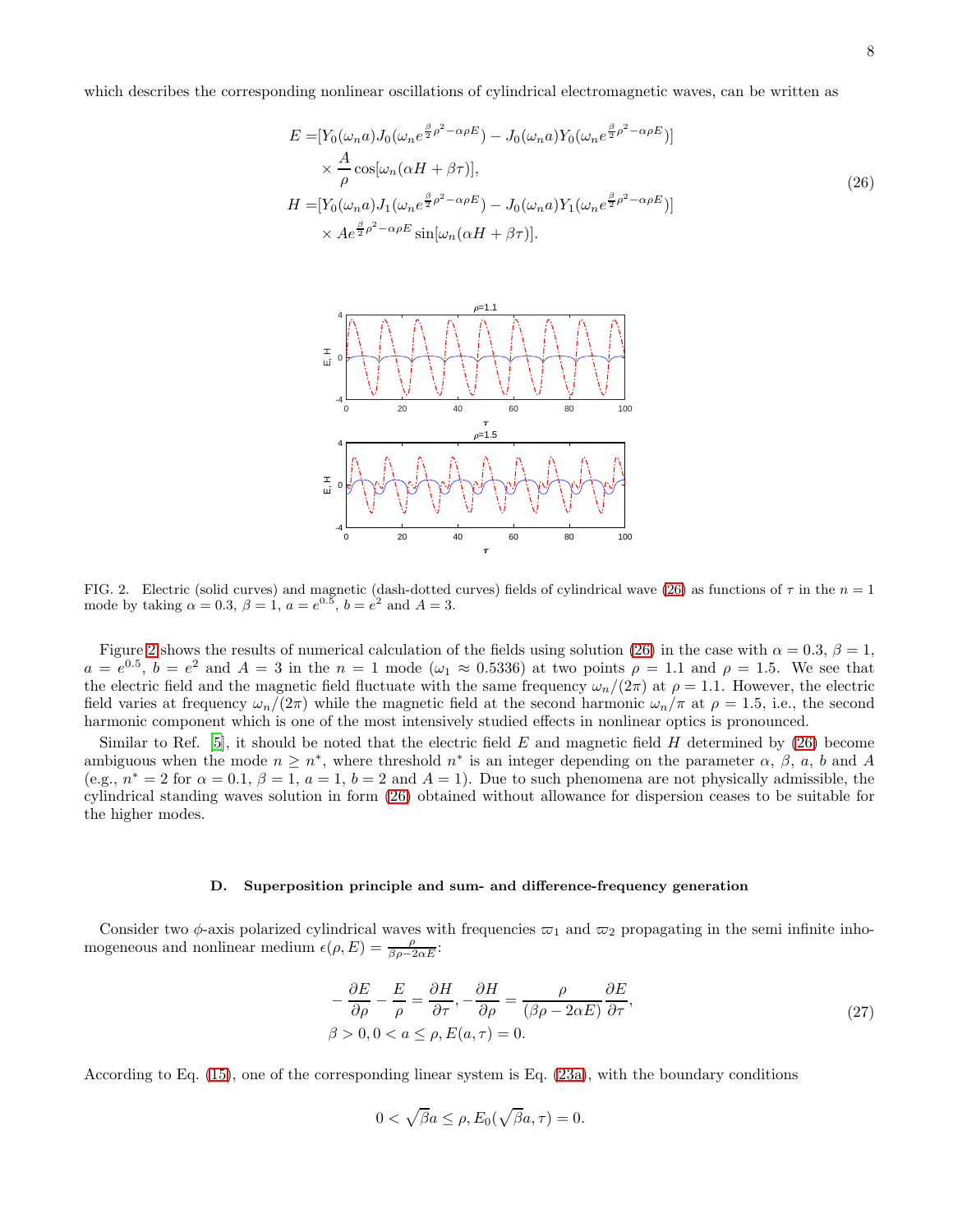By the superposition principle, we get the solution of the linear problem as follows:

$$
E_0(\rho, \tau) = \sum_{i=1}^2 A_i [Y_1(\varpi_i \sqrt{\beta} a) J_1(\varpi_i \rho)
$$
  

$$
- J_1(\varpi_i \sqrt{\beta} a) Y_1(\varpi_i \rho)] \sin(\varpi_i \tau),
$$
  

$$
H_0(\rho, \tau) = \sum_{i=1}^2 A_i [Y_1(\varpi_i \sqrt{\beta} a) J_0(\varpi_i \rho)
$$
  

$$
- J_1(\varpi_i \sqrt{\beta} a) Y_0(\varpi_i \rho)] \cos(\varpi_i \tau).
$$

where  $J_{\nu}$  and  $Y_{\nu}$  represent the first and the second kind of the order  $\nu$  of the Bessel function respectively, and  $A_1$  and  $A_2$  are amplitude factors. According to formula [\(21\)](#page-5-4), we obtain the solution of Eqs. [\(27\)](#page-7-2) as follows:

<span id="page-8-0"></span>
$$
E = \frac{1}{\rho} \sum_{i=1}^{2} A_i (\beta \rho^2 - 2\alpha \rho E)^{\frac{1}{2}} [Y_1(\varpi_i \sqrt{\beta} a) J_1(\varpi_i (\beta \rho^2 - 2\alpha \rho E)^{\frac{1}{2}})
$$
  
\n
$$
- J_1(\varpi_i \sqrt{\beta} a) Y_1(\varpi_i (\beta \rho^2 - 2\alpha \rho E)^{\frac{1}{2}})] \sin[\varpi_i(\alpha H + \beta \tau)],
$$
  
\n
$$
H = \sum_{i=1}^{2} A_i [Y_1(\varpi_i \sqrt{\beta} a) J_0(\varpi_i (\beta \rho^2 - 2\alpha \rho E)^{\frac{1}{2}})]
$$
  
\n
$$
- J_1(\varpi_i \sqrt{\beta} a) Y_0(\varpi_i (\beta \rho^2 - 2\alpha \rho E)^{\frac{1}{2}})] \cos[\varpi_i(\alpha H + \beta \tau)].
$$
\n(28)

Here we should properly choose  $A_1$  and  $A_2$ , to make inequality  $2 \max(\alpha E/\rho) < \beta$  hold. Such an explicit expression can easily be extended to deal with the problem of any amount of cylindrical electromagnetic waves propagation in nonlinear media, while applying the traditional methods is very difficult [\[20](#page-9-9)].



<span id="page-8-1"></span>FIG. 3. Frequency spectrum of the electric field of Eqs. [\(28\)](#page-8-0) when two cylindrical waves propagate in a semi infinite nonlinear medium. We take  $\rho = 2$ ,  $\alpha = -1$ ,  $\beta = 9$ ,  $a = 1$ ,  $A_1 = A_2 = 1$ ,  $\varpi_1 = \frac{2\pi}{9}$  and  $\varpi_2 = \frac{\pi}{3}$   $(\omega_1 = \frac{9\varpi_1}{2\pi}, \omega_2 = \frac{9\varpi_2}{2\pi})$ .

Figure [3](#page-8-1) shows the result of the fast Fourier transform of the electric field determined by Eqs. [\(28\)](#page-8-0) at  $\rho = 2$  by taking  $\alpha = -1, \beta = 9, \alpha = 1, A_1 = A_2 = 1, \varpi_1 = \frac{2\pi}{9}$  and  $\varpi_2 = \frac{\pi}{3}$   $(\omega_1 = \frac{9\varpi_1}{2\pi}, \omega_2 = \frac{9\varpi_2}{2\pi})$ . We can see the sum frequency  $(\omega_1 + \omega_2)$  and the difference frequency  $(\omega_2 - \omega_1)$  which are second-order nonlinear optical processes are pronounced.

# V. CONCLUSIONS

In conclusion, we have revealed the correlation between the linear and nonlinear  $(1+1)$ -dimensional Maxwell equations under the orthogonal curvilinear coordinates, and shown how to acquire the exact solutions of the Maxwell equations in nondispersive media with arbitrary nonlinearity and particular inhomogeneity, which have puzzled researchers for a long time. The exact solutions enable us to analytically analyze some nonlinear problems difficultly tackled by traditional methods. As examples, we analyze the initial value problem, boundary value problem and sumand difference-frequency generation. The results can be applied to studying nonlinear optics and other nonlinear electromagnetic phenomena conveniently and effectively, as well as studying the properties of ferroelectric materials and metamaterials.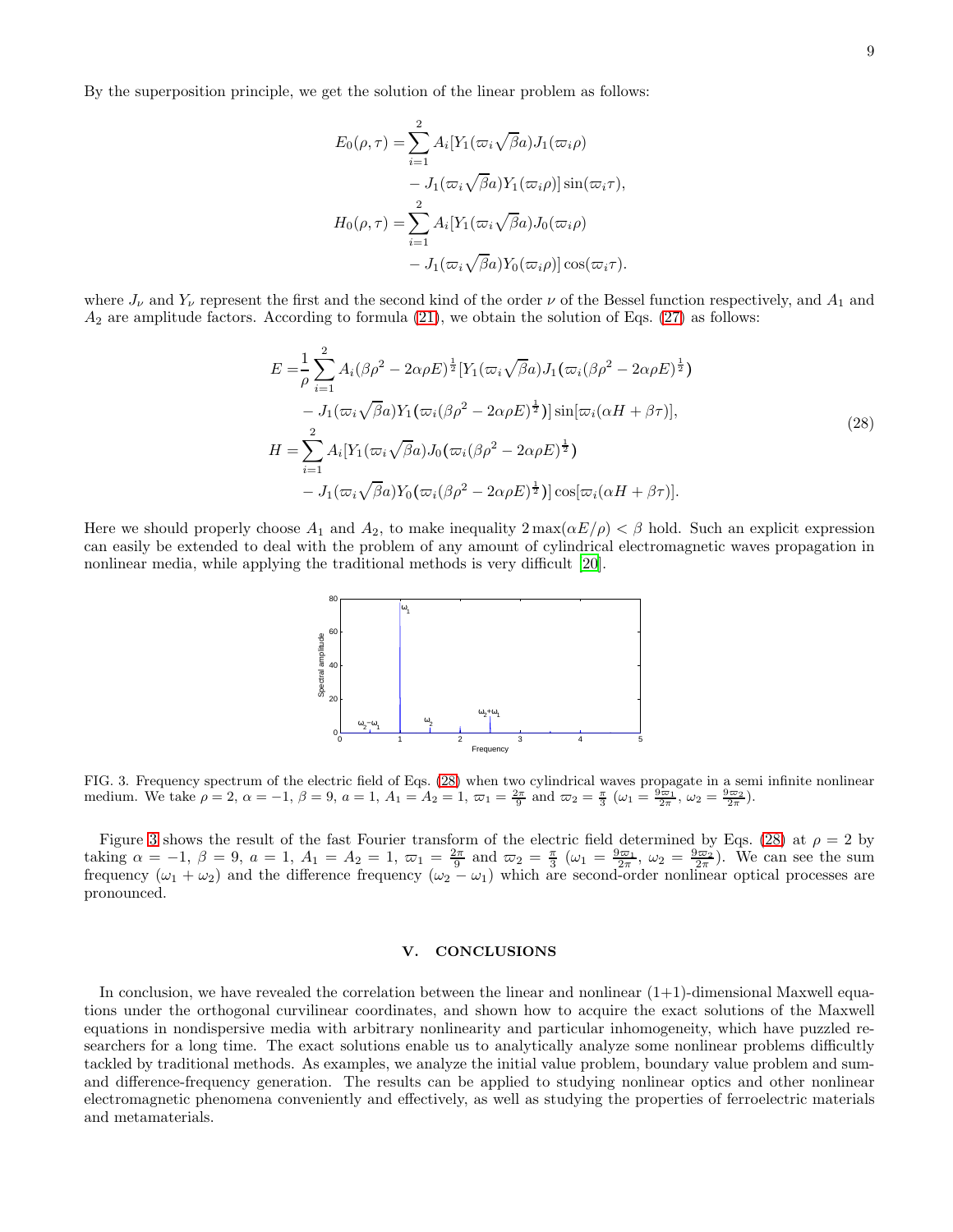We thank Kaijie Chen and Ding Liu for constructive advice.

- <span id="page-9-0"></span>[1] G.B.Whitham, *Linear and nonlinear waves* (Wiley, New York, 1974).
- [2] Y. R. Shen, Principles of Nonlinear Optics (Wiley, New York, 1984).
- [3] R.W. Boyd, Nonlinear Optics (Academic, New York, 2008).
- <span id="page-9-1"></span>[4] N. Bloembergen, "Nonlinear optics and spectroscopy," [Rev. Mod. Phys.](http://dx.doi.org/10.1103/RevModPhys.54.685) 54, 685–695 (1982).
- <span id="page-9-2"></span>[5] E. Y. Petrov and A. V. Kudrin, "Exact axisymmetric solutions of the maxwell equations in a nonlinear nondispersive medium," [Phys. Rev. Lett.](http://dx.doi.org/10.1103/PhysRevLett.104.190404) 104, 190404 (2010).
- <span id="page-9-3"></span>[6] H. Xiong, L.-G. Si, P. Huang, and X. Yang, "Analytic description of cylindrical electromagnetic wave propagation in an inhomogeneous nonlinear and nondispersive medium," Phys. Rev. E 82[, 057602 \(2010\).](http://dx.doi.org/10.1103/PhysRevE.82.057602)
- <span id="page-9-4"></span>[7] A.D. Polyanin, and A.I. Zhurov, "Exact separable solutions of delay reaction-diffusion equations and other nonlinear partial functional-differential equations," [Commun. Nonlinear Sci.](http://doi.org/10.1016/j.cnsns.2013.07.019) 19, 409–416 (2014).
- [8] A.D. Polyanin, and A.I. Zhurov, "Exact solutions of linear and non-linear differential-difference heat and diffusion equations with finite relaxation time," [Int. J. Nonlin. Mech.](http://doi.org/10.1016/j.ijnonlinmec.2013.03.011) **54**, 115-126 (2013).
- [9] A.D. Polyanin, and A.I. Zhurov, "Integration of linear and some model non-linear equations of motion of incompressible fluids," [Int. J. Nonlin. Mech.](http://doi.org/10.1016/j.ijnonlinmec.2012.08.004) 49, 77–83 (2013).
- [10] A.D. Polyanin, and A.I. Zhurov, "New generalized and functional separable solutions to non-linear delay reaction-diffusion equations," [Int. J. Nonlin. Mech.](http://doi.org/10.1016/j.ijnonlinmec.2013.10.008) 59, 16–22 (2014).
- [11] R.O. Popovych, C. Sophocleous, and O.O. Vaneeva, "Exact solutions of a remarkable fin equation," [Appl. Math. Lett.](http://doi.org/10.1016/j.aml.2007.03.009) 21, 209–214 (2008).
- [12] M. Zamboni-Rached, E. Recami, and H. Hernández-Figueroa, "New localized superluminal solutions to the wave equations with finite total energies and arbitrary frequencies," Eur. Phys. J. D 21[, 217–228 \(2002\).](http://dx.doi.org/10.1140/epjd/e2002-00198-7)
- [13] M. Zamboni-Rached, E. Recami, and F. Fontana, "Superluminal localized solutions to maxwell equations propagating along a normal-sized waveguide," Phys. Rev. E 64[, 066603 \(2001\).](http://dx.doi.org/10.1103/PhysRevE.64.066603)
- [14] M. Zamboni-Rached, "Diffraction-attenuation resistant beams in absorbing media," Opt. Express 14[, 1804–1809 \(2006\).](http://dx.doi.org/10.1364/OE.14.001804)
- <span id="page-9-5"></span>[15] L. A. Ambrosio and M. Zamboni-Rached, "Analytical approach of ordinary frozen waves for optical trapping and micromanipulation," Appl. Opt. 54[, 2584–2593 \(2015\).](http://dx.doi.org/10.1364/AO.54.002584)
- <span id="page-9-6"></span>[16] J. H. He, "Some Asymptotic Methods For Strongly Nonlinear Equations," [Int. J. Mod Phys B](http://dx.doi.org/10.1142/S0217979206033796) 20, 1141–1199 (2006).
- [17] J. H. He, "Variational iteration method a kind of non-linear analytical technique: some examples," [Int. J. Nonlin. Mech.](http://dx.doi.org/10.1016/S0020-7462(98)00048-1) 34, 699 – 708 (1999).
- <span id="page-9-7"></span>[18] J. H. He and X. H. Wu, "Exp-function method for nonlinear wave equations," [Chaos Soliton Fract.](http://dx.doi.org/10.1016/j.chaos.2006.03.020) 30, 700 – 708 (2006).
- <span id="page-9-8"></span>[19] A. V. Kudrin and E. Y. Petrov, "Cylindrical electromagnetic waves in a nonlinear nondispersive medium: Exact solutions of the maxwell equations," JETP 110[, 537–548 \(2010\).](http://dx.doi.org/10.1134/S1063776110030167)
- <span id="page-9-9"></span>[20] H. Xiong, L.-G. Si, X. Yang, and Y. Wu, "Analytic descriptions of cylindrical electromagnetic waves in a nonlinear medium," Sci. Rep. 5[, 11071– \(2015\).](http://dx.doi.org/10.1038/srep11071)
- [21] V. A. Es'kin, A. V. Kudrin, and E. Y. Petrov, "Exact solutions for the source-excited cylindrical electromagnetic waves in a nonlinear nondispersive medium," Phys. Rev. E 83[, 067602 \(2011\).](http://dx.doi.org/10.1103/PhysRevE.83.067602)
- [22] H. Xiong, L.-G. Si, C. Ding, X. Yang, and Y. Wu, "Classical theory of cylindrical nonlinear optics: Sum- and differencefrequency generation," Phys. Rev. A 84[, 043841 \(2011\).](http://dx.doi.org/10.1103/PhysRevA.84.043841)
- [23] H. Xiong, L.-G. Si, J. F. Guo, X.-Y. Lü, and X. Yang, "Classical theory of cylindrical nonlinear optics: Second-harmonic generation," Phys. Rev. A 83[, 063845 \(2011\).](http://dx.doi.org/10.1103/PhysRevA.83.063845)
- [24] E. Y. Petrov and A. V. Kudrin, "Electromagnetic oscillations in a driven nonlinear resonator: A description of complex nonlinear dynamics," Phys. Rev. E 85[, 055202 \(2012\).](http://dx.doi.org/10.1103/PhysRevE.85.055202)
- [25] H. Xiong, L.-G. Si, C. Ding, X.-Y. Lü, X. Yang, and Y. Wu, "Solutions of the cylindrical nonlinear maxwell equations," Phys. Rev. E 85[, 016602 \(2012\).](http://dx.doi.org/10.1103/PhysRevE.85.016602)
- [26] H. Xiong, L.-G. Si, C. Ding, X. Yang, and Y. Wu, "Second-harmonic generation of cylindrical electromagnetic waves propagating in an inhomogeneous and nonlinear medium," Phys. Rev. E 85[, 016606 \(2012\).](http://dx.doi.org/10.1103/PhysRevE.85.016606)
- [27] S.-Y. Chen, T. Li, J.-B. Xie, H. Xie, P. Zhou, Y.-F. Tian, H. Xiong, and L.-G. Si, "Initial value problems of cylindrical electromagnetic waves propagation in a nonlinear nondispersive medium," Phys. Rev. E 88[, 035202 \(2013\).](http://dx.doi.org/10.1103/PhysRevE.88.035202)
- <span id="page-9-10"></span>[28] M. Ranjbar and A. Bahari, "Investigation of third order nonlinearity in propagation of cylindrical waves in homogeneous nonlinear media," Opt. Commun. 375[, 19 – 22 \(2016\).](http://dx.doi.org/10.1016/j.optcom.2016.04.040)
- <span id="page-9-11"></span>[29] L. Dolin, "To the possibility of comparison of three-dimensional electromagnetic systems with nonuniform anisotropic filling," [Izv. Vyssh. Uchebn. Zaved. Radiofizika](https://www.math.utah.edu/~milton/DolinTrans2.pdf) 4, 964–967 (1961).
- <span id="page-9-12"></span>[30] C. Pallikaros, and C. Sophocleous, "On point transformations of generalized nonlinear diffusion equations," [J. Phys. A: Math. Gen.](http://stacks.iop.org/0305-4470/28/i=22/a=021) 28, 6459 (1995).
- [31] J. G. Kingston, and C. Sophocleous, "On form-preserving point transformations of partial differential equations," [J. Phys. A: Math. Gen.](http://stacks.iop.org/0305-4470/31/i=6/a=010) 31, 1597 (1998).
- <span id="page-9-13"></span>[32] C. Sophocleous, "Hodograph-type transformations," [Nonlinear Anal-Theor](http://doi.org/10.1016/S0362-546X(03)00246-3) 55, 441–466 (2003).